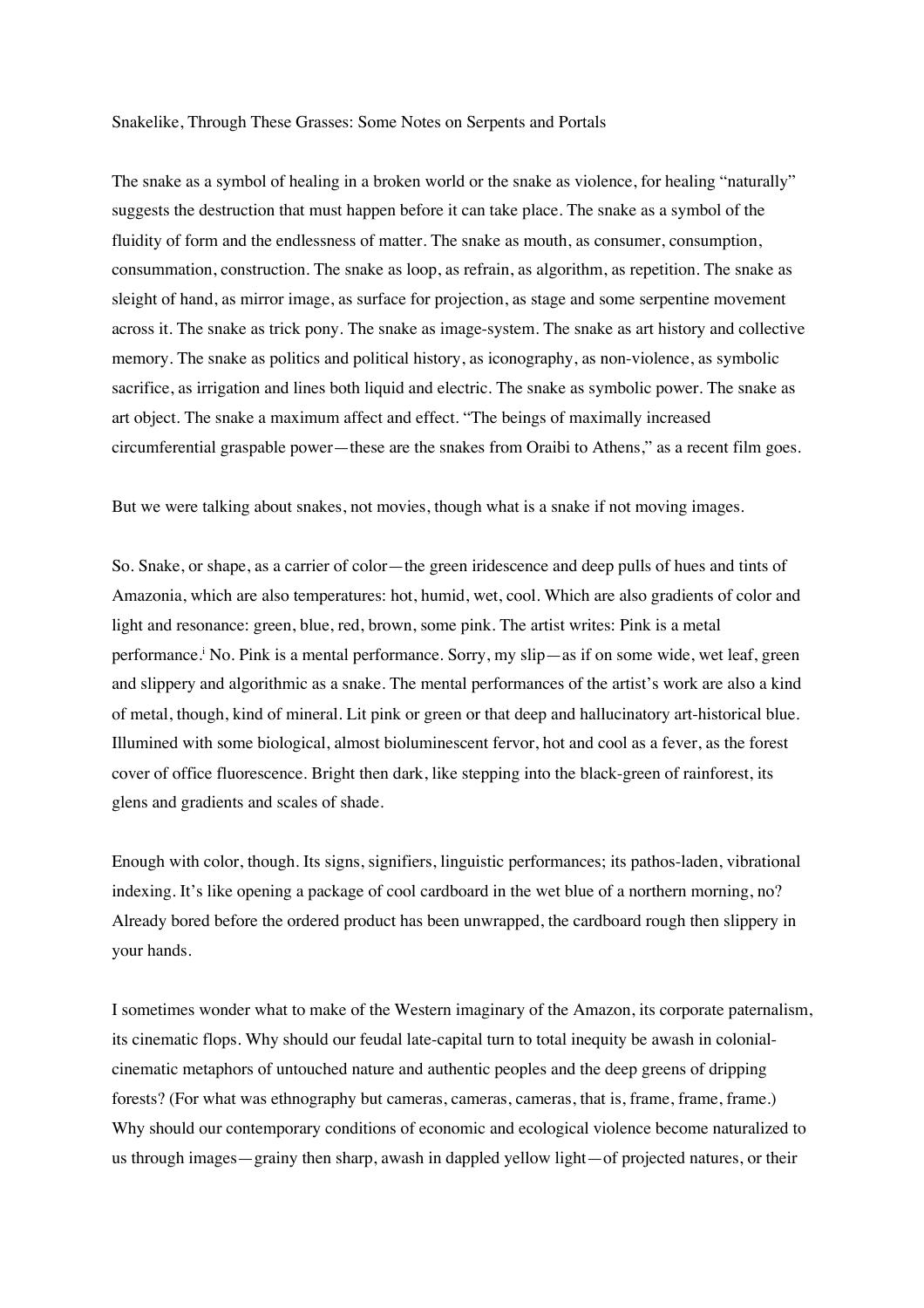exquisite collapse , their apocalypse? Another question: Is the construction and projection of nature a prerequisite for violence, always? As elders from the Amazon like Ailton Krenak tells us, nature only exists if one thinks of oneself as outside of it.<sup>ii</sup> As the artist and writer Rember Yahuarcani, of the northern Peruvian Amazon, notes:

I also live with myths and stories, which are not static, but in constant movement. In the words of a fisherman or a hunter, the myth takes on another form and movement, like a great snake that slithers among the roots. The myth transforms itself into something real, alive, and transcendent that doesn't die. In this dynamic, human is nature, and nature is human.

The story as the great snake, then, slithering among the roots of political and technological and iconographic histories and cosmologies. What might it mean, then, when the artist herself writes that she is shopping a snake? Is she looking for or selling a story, a myth, a slippery narrative of rippling form and serpentine movement, crossing many worlds, their systems of belief and overlapping cosmos? Is the artist shopping online, scrolling like a snake, like some medieval female mystic, for images and forms that will deliver certain meaning, its trickle or flood of revelation, some kind of water, some kind of snake?

Aby Warburg once began a lecture, almost exactly a century ago, from the blinding white psychic collapse of a Swiss sanitarium on the shores of Lake Constance, by noting: If I am to show you images…. And then the first image he showed (we think) was of "serpent as lightning." It was a Hopi drawing of a kiva and its altar, with four snakes shifting down (like some algorithm) from the ornamental heavens. The zigzag of their serpentine bodies look like some flashes of Zeus—but that is my projection. As the epigraph to Warburg's notes on his Hopi snake ritual lecture goes: It is a lesson from an old book: the kinship of Athens and Oraibi. Athens and Oraibi—the Hopi village said to be the oldest continuously occupied settlement in the now southwestern United States—being our projected sites of ancestral knowledges and all their political performances. How our mythologies and cosmologies and images curl and coil around each other, tightening and loosening, vibrating and hissing. Like snakes.

From Athens and Oraibi to Silicon Valley and (the) Amazon. I scroll through their images and stories and iconographies and performances—white, pink, blue, green—like snakes through the historical grass, as they do their political work. Of Amazon, which I approach in my scrolling, unwitting, I am stumped, I am stopped. I am bit. The American capitalists and their Amazonian imaginary wed life to theft, such snakes! In their image-strewn technological languages, here is some last, pure, endangered nature and threatened peoples; here is a biosystem to romanticize and colonize after they dully destroy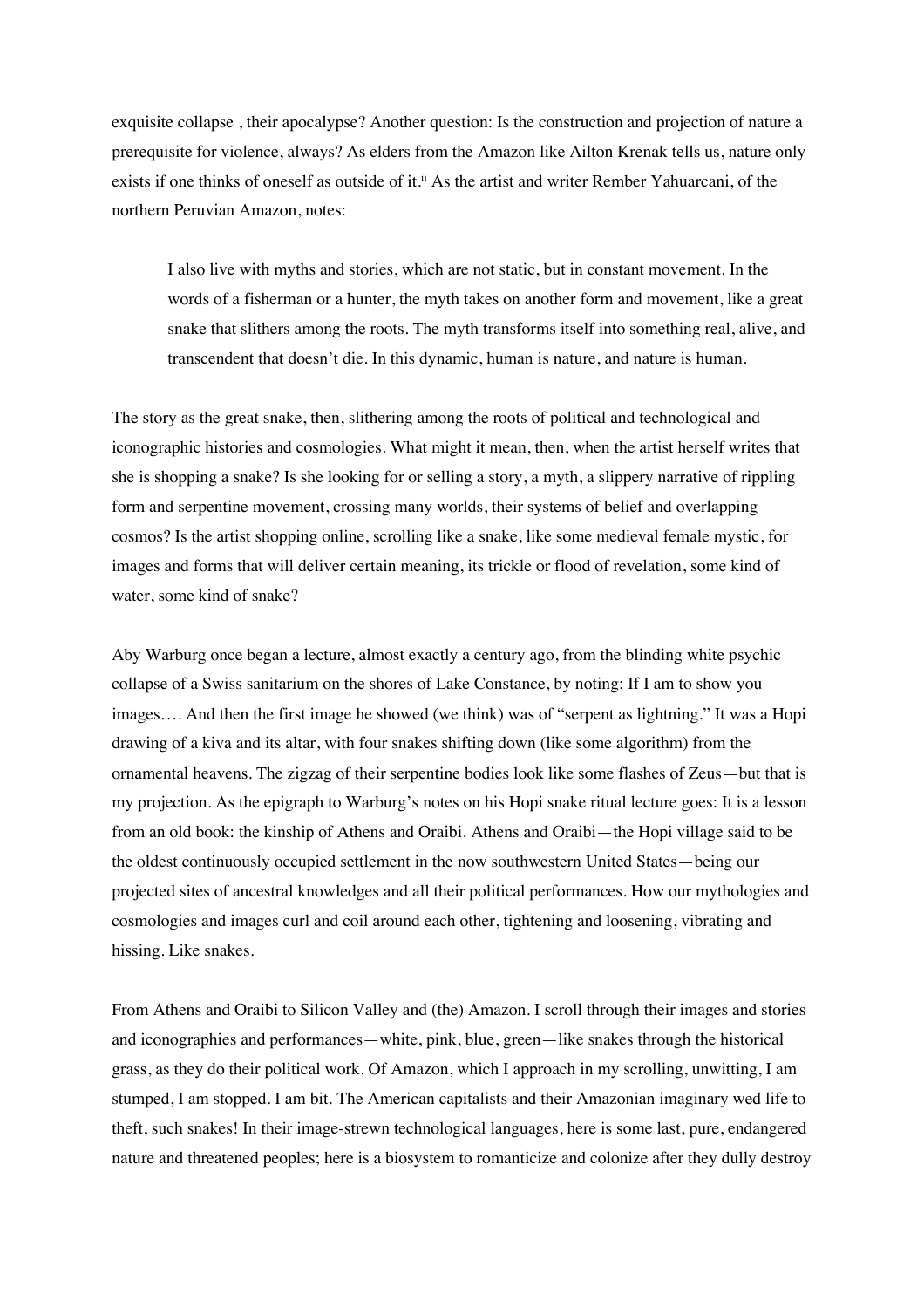the rest of earth's ecosystems, or at least in which to set their commercials and their movies and the metaphors of their speeches at their corporate retreats. How have they fulfilled their Amazonian imaginary? As they might fulfill an order. With 24-hour delivery and global indentured labor and a corporate state of zero taxes and zero benefits and an attendant and engulfing ecocide. It's no way to live, but it is our world.

If the corporate-colonial-cinematic Amazonian imaginary is about apocalypse, always, normalizing its violence for us, what about the virus of this imaginary, how it spreads. But then, we're in a pandemic, and it seems wrong to use sickness as metaphor here. And anyway, epidemics within the Amazon and without it have always been more than metaphor, more than real. How to imagine oneself without an imaginary of expropriation in which our place in the world is assumed, in which the world is itself constructed to be consumed, to be burned or flooded? How to construct an imaginary that does not depend on the destruction of peoples, animals, earth, health, spirit, human and nonhuman alike? It's an old question—many tire of it, but mostly us: the consumers.

There are other colors, other spaces, other stories, other forms in which our matter takes some shape, though. I am thinking of the artist's portals, those deep blue lightboxes as gothic windows, the way in which she uses color as a narcotic, something to slip into, like a skin, or out of, like a skin, like a snake's skin. These works recall the blue hour, that threshold between night and day. They recall church windows, which are thresholds between interior and exterior, spiritual shelter and the profane public. Their shape suggests the lancet arch, I read, in which each of the arcs, or curves, of the arch have a radius longer than the width. Such arched windows take their name from being shaped like the tip of a lance. A lance is like a spear, an arrow, or not—I don't know. But the lancet window is one of the typical features of the 13th-century period in Gothic architecture, this I know for sure.

So. Three centuries before the long sixteenth century, before "first contact" and all the virus-strewn contacts that ensued, before settler society and our contemporary world as we know it was set into dark, burning motion, these gothic windows were one's portals to other places. Spaces of imagination and the blue of distance. I look at them, I look through them, and I imagine some light burning, a forest burning, some image burned into a photograph. Fluorescence and fire both, green and red and then the blue wick of flame, extinguished. What is archaic about our need for color, though, to be eliminated by it? Is it an archaic desire to shed our skin or to adorn in, so we might pass into other registers, spaces, bodies, systems, smells, skins, spirits, images?

Shopping a snake. Shopping a snake. Shopping a snake. *Shopping a snake.*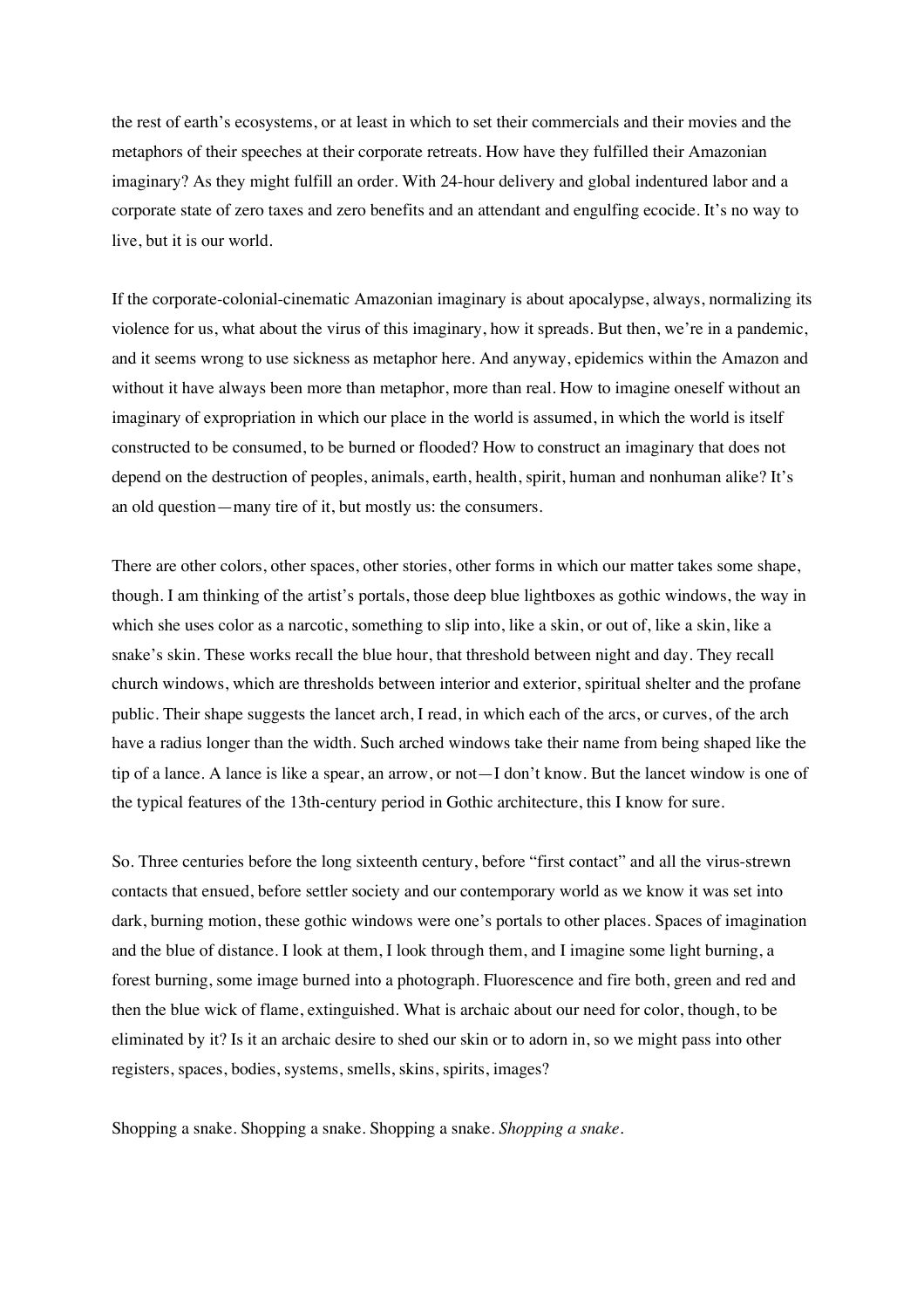Or the snaking path that rivers or lakes or comets or trails or institutions take.

On the top floor of a museum built on the shores of Lake Constance, the artist's snake is still then sidewinding, its patterned and rippling and reflective skin and scales concealing a network of sensors and semiconductors. Its algorithms and radiations connect our bodies, our senses, and I think of *kené*, the Amazonian Indigenous graphic art of mystical geometries and sacred plants, passed down and practiced by Shipibo women, mostly. The anthropologist Luisa Elvira Belaunde notes that the "polysemy of kené lies in the association between the lines and the concept of *cano* (path or way)." She writes:

The lines form a structure of abstract paths along which beings move, travelling, communicating with each other and transporting knowledge and power. There are paths on every scale from the macro to the micro. In the sky, the kené lines are associated with the paths of the Milky Way. In the jungle, they are associated with the snaking course of rivers. These same rivers are also identified with the adornments of the female body.iii

The snaking course of rivers and *her* "house of meme," *her* design, *her* body, *her* body of water. It's been said that *kené* designs express the philosophical thought and vision of Indigenous nations, attending to the profound and entangled relationship between human beings, the spiritual worlds, vegetal metaphysics, and ancestral territory. In an embroidered *kené* work by the artist Chonon Bensho that I recently came across, called *Jene Nete (el mundo del agua)* (2020), an enormous snake fills the entire frame, looped back and forth across on the ground of the image.

Snakes often cross Bensho's works, their bodies a kind of scaffolding—sometimes coiled, sometimes hanging from a cross-like form—for the unfolding cosmos and sacred plants and waters which she depicts. *Kené* is a kind of writing of historical and medicinal memory, she has said, its designs as detailed and elaborate and vibrational and ancient as snakeskin itself.

I try to remember that Warburg's lecture was not simply about Hopi snake rituals (though what is simple about that) but about the serpent's place and use in both Indigenous and Christian cosmologies of healing. It was about symbolic sacrifice replacing physical sacrifice, and the snake as the iconic form at that shift's center. It was about the medicinal and political performances of such serpentine images—the work of psychic healing and resistance they might do, not the work of servitude.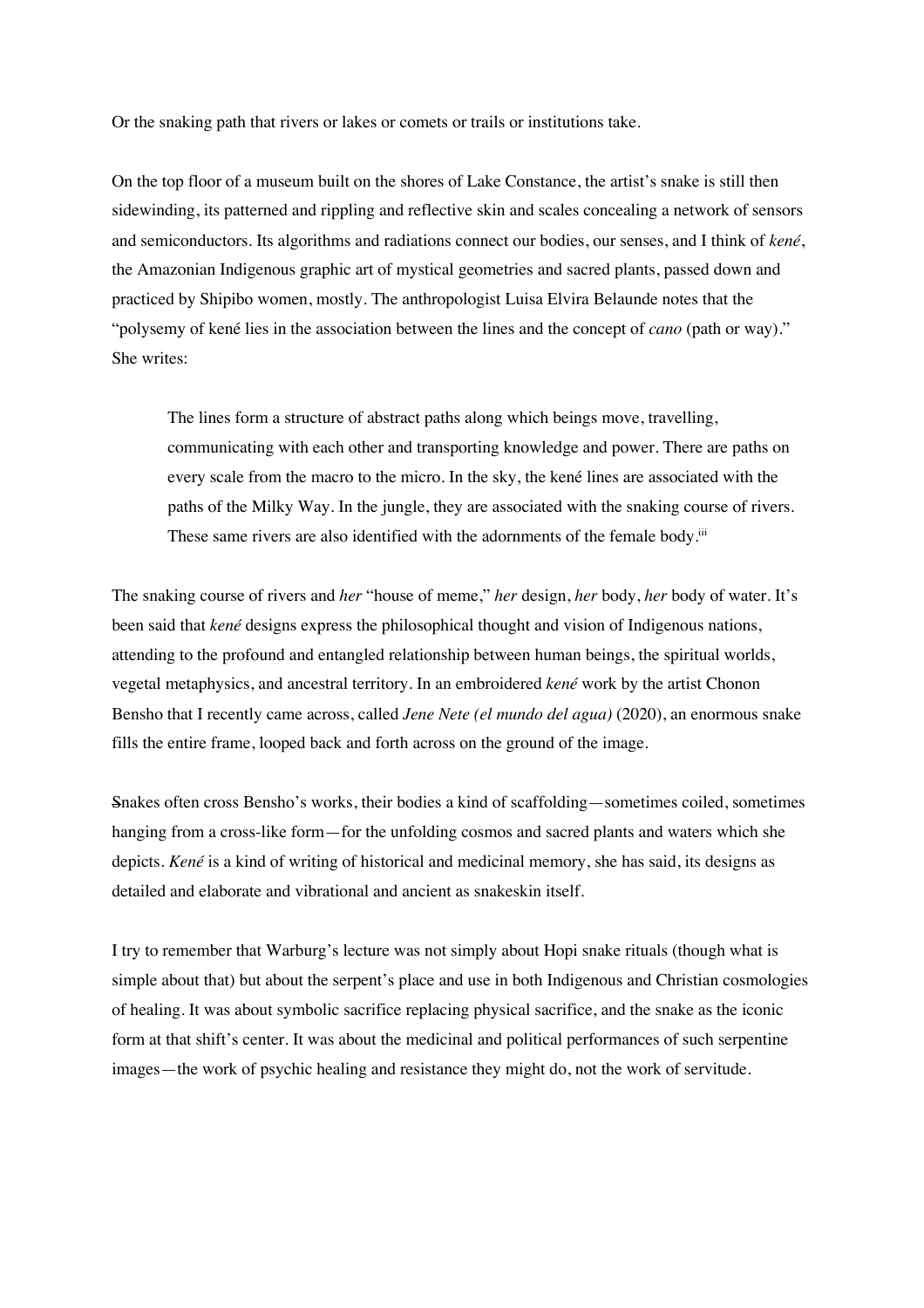So, forget: Bezos, Herzog, Kinski, Cameron, Warburg, even. Forget Europe, as Fanon said.iv And yet: It is a lesson from an old book: the kinship of Athens and Oraibi. Or: Amazon and the Amazon, as the artist writes.

Here is another story, both old and new:

I am walking an ancient path across the top of an island in the Eastern Mediterranean. It is late afternoon and the ancient stones I walk are warm. I come from Southern California, intimate with its trails and animals and trials, so I know that snakes liked to rest on warm stones near dusk. One has to be careful not to step on them. I have been writing about snakes all morning, about the snakes of the Hopi and the snakes of the Amazon and the snakes of ancient Egypt and Greece. I have been writing about the Ouroboros, its tail in its mouth, devouring itself as its rebirths itself, continually. An alchemical emblem of gnosticism, the Ouroboros symbolizes the eternal fluidity of material and spiritual form: nothing disappears it just shifts shape. So my body, which was once stardust, is careful on the hot stones on the ancient path snaking across the high, dragonlike spine of mountainous Amorgos. I do not want to step on a snake, nor see what might become of it.

Warburg might have called the Ouroboros one of these "heraldic abstractions" of the ornamental treatment of animals, "an image not just to be looked at but read. Situated as it is on some "intermediary stage between naturalistic image and sign," as he writes, "between a realistic mirror image and writing." The Ouroboros, then, as a kind of ancient meme, constantly circulating, renewing its meaning in whoever grasps it, reads it, rewrites it, recirculates it. So it is that I am reading and rereading the warm rocks for danger; the sign of the snake being just that.

In his Hopi snake lecture, Warburg includes a line drawing of a serpent which he notes was sketched for him on January 10, 1896, in his room at the Palace Hotel in Santa Fe, New Mexico, by Cleo Jurino, "the guardian of the Estufa at Conchita." Warburg writes that, "C. J. is also the painter of the wall-paintings in the Estufa." At the base of the sketched snake's tail are four rings. Warburg's annotations note that these four rings "signify that whoever approaches the serpent and does not tell the truth, drops dead before one can count to 4."

A century after Warburg's lecture, as I walk in strong wind across the island of Amorgos, watching the red coin of sun drop through a gradient of pinks and blues behind a smaller island just offshore, my friend in front of me suddenly shrieks. I freeze. In front of me, just to the left of the ancient path, in the lean shadow of bushes of purple thyme and sage, is an enormous green snake, coiled and quaking. It is almost levitating, uncoiling and then spiraling again under our gaze. It moves up and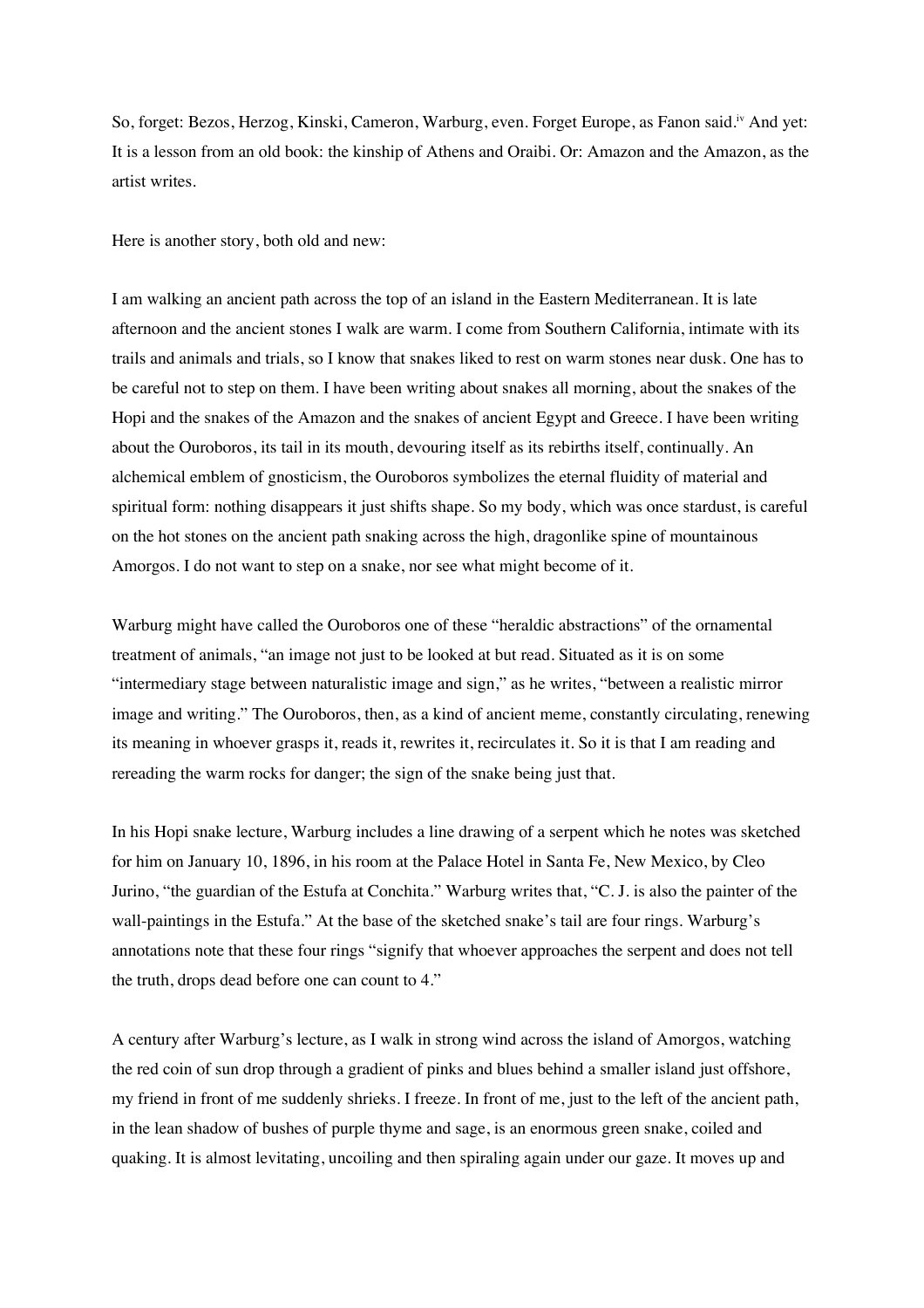down like electricity, like some expert technology. It is the color of limes, with silver iridescence glittering, almost mathematically, where its belly touches the hot white ancient stone. We are frozen. After some seconds or centuries, the snake finally flees into the underbrush of herbs—their oil scent sharp in the still hot air of dusk—and we quickly move away and then down the mountain.

As we descend the darkening path to an abandoned village in a narrow, serpentine valley, "hearts racing," as might be written, I tell my friend that I have been writing snakes all morning, shopping them into language. She says I must have conjured this lime-green snake then. Written it into being, despite my attentive fear. Why not, I think, some cold feeling, like metal, running up and down my spine, devouring it. We move down the mountain on a path walked for thousands of years. Have I told the truth? I have, but what does that mean? *One, two, three, four*, I count my steps, moving sideways, like a snake.

Warburg's snake lecture of 1923—unrecorded, we know it only through myth and notes—was a petition for release, a performative proof of his mental sanity. He performed it on the Swiss shores of Lake Constance, also called Bodensee, at the Bellevue Sanitorium, an institution Warburg had been interred at for two years and desperately wanted to leave. On the far side of the same immense lake, same See, is Kunsthaus Bregenz, in Austria, where the artist Pamela Rosenkranz showed her *House of Meme* exhibition in 2021. <sup>o</sup> On the top floor of the museum—the titular "house" of her exhibition title—placed atop its cool concrete floor, was the artist's algorithmic snake, all green and silver scales, its stillness or sidewinding movement dictated by the mobile phones of the spectators who flowed around it. I was one of those spectators, one spring evening. Maybe Warburg, in his sanitarium across the lake almost exactly 100 years ago, was too. He railed against the telephone—all his most recent technologies which closed "natural" distance—but still.

Warburg's snake lecture did not only concern the Hopi snake ritual, though. It also took in the European iconography of the serpent and its religious and political import via a famous local snake. Nearby his Swiss sanitarium, and the site of his lecture, stands the Basilica of St. Ulrich, whose chapel features a ceiling mural depicting Moses and the Brazen Serpent, that is, a snake wrapped around an enormous cross, prefiguring the crucifixion. The chapel's foundation stone was placed in 1650—as European colonialism continued its early genocidal incursions into Indigenous lands, including Hopi and further south, in Amazonia, all of which they called the Americas. The frescoes of the serpent, painted later, are by Franz Ludwig Herrmann. In 1650, though, the Hopis were fighting off Franciscan priests and Spanish soldiers and their many crosses, many guns and epidemics. Meanwhile, in Kreuzlingen, in the Chapel of St. Ulrich, light flooded in from windows in the shape of the lance. Was the light blue, were these gothic windows portals, was the snake a snake, and what was Moses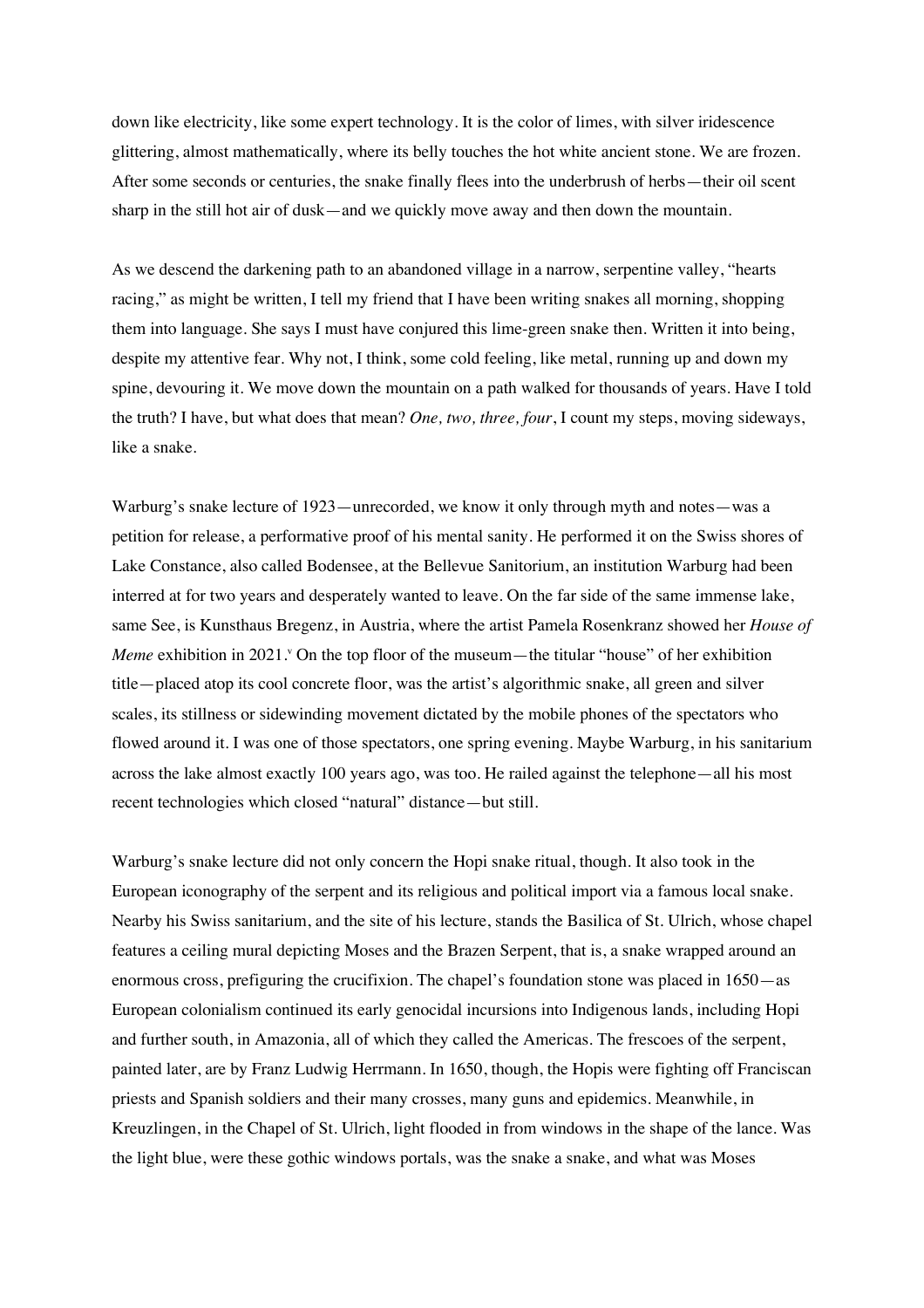supposed to instruct you? His serpent stretched and coiled around his cross, prefiguring the body that would die there, all the bodies that would die elsewhere.

.

The snake as a symbol of healing in a broken world or the snake as violence, for healing "naturally" suggests the destruction that must happen before it can take place. The snake as a symbol of the fluidity of form and the endlessness of matter. The snake as mouth, as consumer, consumption, consummation, construction. The snake as loop, as refrain, as algorithm, as repetition. The snake as sleight of hand, as mirror image, as surface for projection, as stage and some serpentine movement across it. The snake as trick pony. The snake as image-system. The snake as art history and collective memory. The snake as politics and political history, as iconography, as non-violence, as symbolic sacrifice, as irrigation and lines both liquid and electric. The snake as symbolic power. The snake as art object. The snake a maximum affect and effect. "The beings of maximally increased circumferential graspable power—these are the snakes from Oraibi to Athens," as a recent film by Anselm Franke and Erhard Schüttpelz goes.

But we were talking about snakes, not movies, though what is a snake if not moving images.

Moving images, moving forces, memes moving and circulating like snakes: How do these connect to Warburg's theory of the *Pathosformel*—the "pathos formula" of symbolic expressions, and the movement of memory they trigger, suggesting the energy of an originary mode of experience? Or to the art historian's *Wanderstraße der Bilder*, that is, his "Image in Motion," or his *Wanderstraße der Symbole*, his snaky trail of symbols?<sup>vi</sup> How do they not? To go from Warburg's *Mneme* as a collective form of pictorial memory, to the contemporary Internet meme, to a certain artist's *House of Meme* on a certain lake, a certain See, one simply needs to move serpentine from image to image, reading to rereading, writing to rewriting, along a certain collective and circulating and, yes, ancient trail. Is this trail iridescent and colored like a snake? Or is this trail the red earth and white stone that the snake itself moves over, sidewinding and stopping to warm itself in the day's fading heat? What color is this scene? Is it conscious or unconscious, by the See or some Sea? On what do we set our sight?

So many questions, I know; I see them circling, coiling, consuming themselves. So, a coda in color:

Snakes do not possess blue or green pigments. They might be solid, spotted, striped, green, red, blue, yellow, black, brown, orange. Ornate and highly patterned, they might be iridescent. Iridocytes create this iridescent appearance. Their color schemes serve myriad functions: heat absorption or reflection, camouflage, or "other, less understood roles." Their scales assist their snakelike movement by